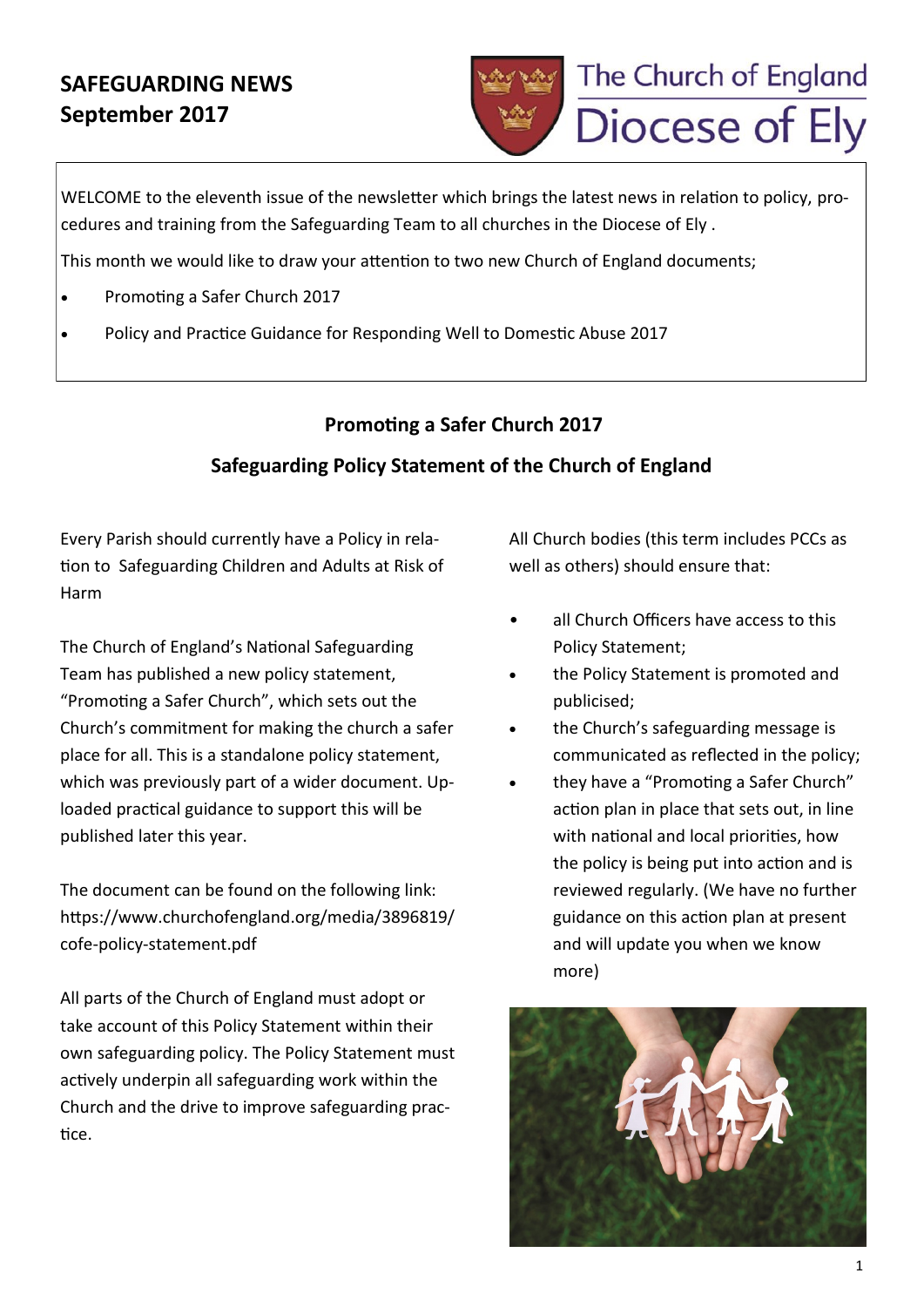# **Responding Well to Domestic Abuse:**

## **Policy and Practice Guidance 2017**

The revised Domestic Abuse Policy and Practice Guidance replaces the 'Responding to Domestic Abuse Guidelines for those with pastoral responsibilities 2006'

The document can be found on the following link:

https://www.churchofengland.org/media/3896806/responding-well-to-domestic-abuse-2017.pdf

Page 10 relates specifically to Parishes, under the heading 'What do you need to do in a Parish?' This section gives guidance and recommended good practice.

Also, on page 46, Appendix 5 is a parish template for a Policy for Responding to Domestic Abuse which should be adopted by all Parishes.

## **What you need to do :**

- Please read and adopt the Promoting a Safer Church Policy Statement of the Church of England. I advise that you replace your current policy statements with this new document.
- As a PCC, please pay due regard to the Policy and Practice Guidance 'Responding Well to Domestic Abuse 2017', and adopt and implement the available parish template as a Parish Policy.

## **PCC Members and DBS checks**

You will have seen in the Church of England Practice Guidance—Safer Recruitment July 2016 (Appendix 8 section C) if states the following :

*"C. Charity Trustees of children's or vulnerable adult's charities36. The Charity Commission recommends that trustees always obtain a criminal record check when eligible to do so as it an important tool in ensuring that the person is suitable to act*

*If a governing body is registered as a charity and provided it sponsors and approves, in its own name, children's*  work or work with adults experiencing, or at risk of abuse or neglect then the members of the governing body will *be eligible for an enhanced criminal record check without barring information. This may relate to PCCs, Cathedrals Chapters, Religious Communities, NCI Pension Board etc. In such cases all members of the governing body will be eligible."* 

We have received a number of queries relating to this but Ely Diocese aims to achieve best practice and robustly recommend this guidance is followed. When processing DBS checks please take into account any other roles the PCC member may have within the church as this may change the level of check required to enhanced with barred list check, for example a PCC member, who is also a licensed lay minister.

**Overseas Criminal Record Checks for military personnel and their families.** Unfortunately we are still waiting to receive a final directive on this particular matter.